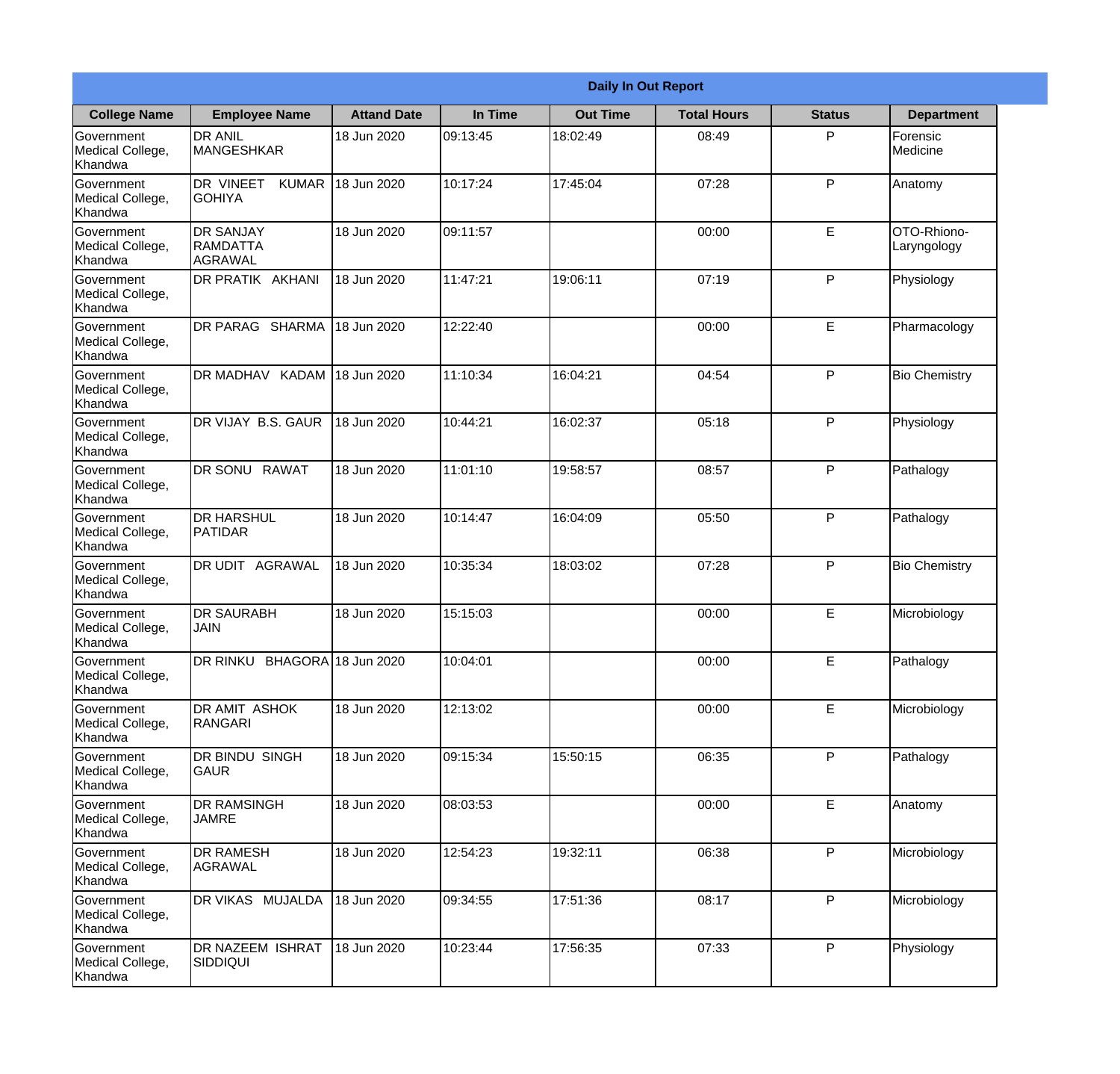| <b>Designation</b>                  | <b>Category</b>     |
|-------------------------------------|---------------------|
| Assistant Professor   Para Clinical |                     |
| Professor                           | <b>Non Clinical</b> |
| Professor                           | Clinical            |
| Assistant Professor                 | Non Clinical        |
| Professor                           | Para Clinical       |
| Assistant Professor   Non Clinical  |                     |
| Associate Professor Non Clinical    |                     |
| Demonstrator/Tutor   Para Clinical  |                     |
| Assistant Professor   Para Clinical |                     |
| Associate Professor Non Clinical    |                     |
| Associate Professor Para Clinical   |                     |
| Assistant Professor                 | Para Clinical       |
| Professor                           | Para Clinical       |
| Associate Professor   Para Clinical |                     |
| Demonstrator/Tutor   Non Clinical   |                     |
| <b>Assistant Professor</b>          | Para Clinical       |
| Demonstrator/Tutor                  | Para Clinical       |
| Professor                           | Non Clinical        |

## **Daily In Out Report**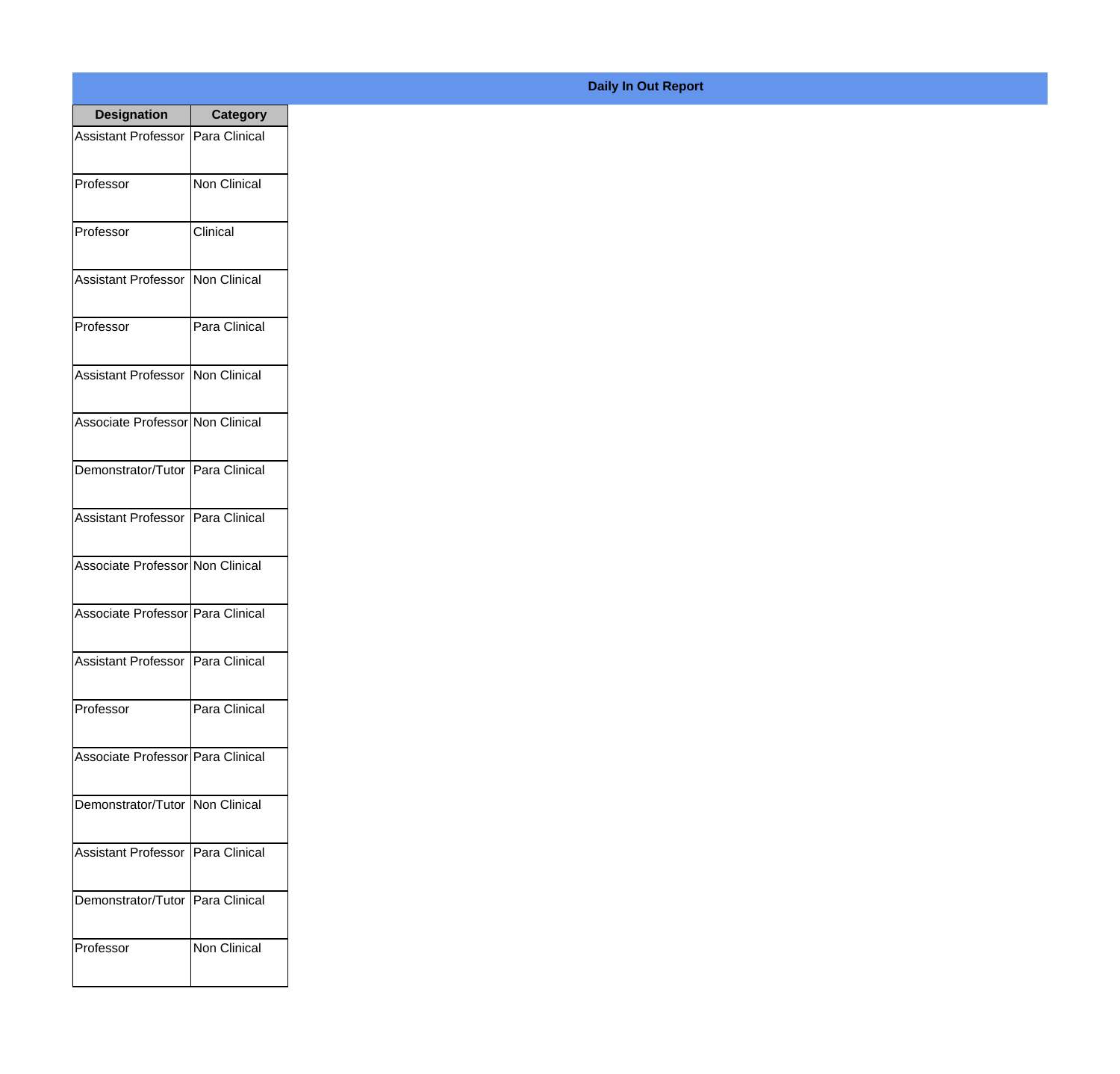|                                                  |                                           |             |          |          | <b>Daily In Out Report</b> |              |                                           |
|--------------------------------------------------|-------------------------------------------|-------------|----------|----------|----------------------------|--------------|-------------------------------------------|
| <b>Government</b><br>Medical College,<br>Khandwa | DR RAJEEV VIJAY<br><b>JOSHI</b>           | 18 Jun 2020 | 08:42:02 | 17:42:41 | 09:00                      | P            | Anatomy                                   |
| <b>Government</b><br>Medical College,<br>Khandwa | <b>DR DWARKA</b><br><b>PRASAD GOTHRE</b>  | 18 Jun 2020 | 09:11:26 | 16:27:44 | 07:16                      | $\mathsf{P}$ | <b>Bio Chemistry</b>                      |
| <b>Government</b><br>Medical College,<br>Khandwa | <b>DR SOUMITRA</b><br><b>SETHIA</b>       | 18 Jun 2020 | 10:48:25 | 18:45:48 | 07:57                      | $\mathsf{P}$ | Community<br>Medicine                     |
| Government<br>Medical College,<br>Khandwa        | DR RASHMI YADAV                           | 18 Jun 2020 | 09:59:58 | 17:32:36 | 07:33                      | $\mathsf{P}$ | Community<br>Medicine                     |
| <b>Government</b><br>Medical College,<br>Khandwa | DR LEENA PARIHAR                          | 18 Jun 2020 | 11:47:04 |          | 00:00                      | E            | Community<br>Medicine                     |
| Government<br>Medical College,<br>Khandwa        | <b>MR PIYUSH KUMAR</b><br><b>MISHRA</b>   | 18 Jun 2020 | 10:57:37 | 18:35:42 | 07:38                      | $\mathsf{P}$ | Community<br>Medicine                     |
| Government<br>Medical College,<br>Khandwa        | DR SACHIN PARMAR 18 Jun 2020              |             | 10:12:52 | 19:44:49 | 09:32                      | $\mathsf{P}$ | Community<br>Medicine                     |
| Government<br>Medical College,<br>Khandwa        | DR SAGAR MEENA                            | 18 Jun 2020 | 11:14:50 |          | 00:00                      | E            | Forensic<br>Medicine                      |
| <b>Government</b><br>Medical College,<br>Khandwa | <b>DR DURGESH</b><br><b>SONARE</b>        | 18 Jun 2020 | 10:00:50 | 16:04:01 | 06:04                      | $\mathsf{P}$ | Dermatology, Ven<br>ereology &<br>Leprosy |
| <b>Government</b><br>Medical College,<br>Khandwa | <b>DR MANOJ BALKE</b>                     | 18 Jun 2020 | 09:34:47 | 13:27:00 | 03:53                      | P            | Ophthalmology                             |
| <b>Government</b><br>Medical College,<br>Khandwa | <b>DR RAKESH KUMAR</b><br><b>SHIVHARE</b> | 18 Jun 2020 | 08:54:08 | 17:55:18 | 09:01                      | $\mathsf{P}$ | Microbiology                              |
| Government<br>Medical College,<br>Khandwa        | DR SIDDHARTH<br><b>BANODE</b>             | 18 Jun 2020 | 09:16:16 | 16:46:32 | 07:30                      | $\mathsf{P}$ | Pharmacology                              |
| Government<br>Medical College,<br>Khandwa        | DR CHANDNI<br>KAROLE                      | 18 Jun 2020 | 09:37:08 | 13:27:07 | 03:50                      | P            | Ophthalmology                             |
| Government<br>Medical College,<br>Khandwa        | DR PRIYA KAPOOR<br>KAPOOR                 | 18 Jun 2020 | 10:30:32 | 17:04:04 | 06:34                      | P            | Pathalogy                                 |
| Government<br>Medical College,<br>Khandwa        | <b>DR SAPNA</b><br><b>MAHESHRAM</b>       | 18 Jun 2020 | 10:53:12 | 18:09:42 | 07:16                      | $\mathsf{P}$ | Community<br>Medicine                     |
| Government<br>Medical College,<br>Khandwa        | DR SEEMA<br><b>SUDHAKARRAO</b><br>SUTAY   | 18 Jun 2020 | 11:14:26 | 17:28:46 | 06:14                      | P            | Forensic<br>Medicine                      |
| Government<br>Medical College,<br>Khandwa        | DR RAKESH SINGH<br><b>HAZARI</b>          | 18 Jun 2020 | 11:31:06 |          | 00:00                      | E            | Pathalogy                                 |
| Government<br>Medical College,<br>Khandwa        | DR NISHA<br><b>KAITHWAS</b>               | 18 Jun 2020 | 16:47:07 |          | 00:00                      | E            | Psychiatry                                |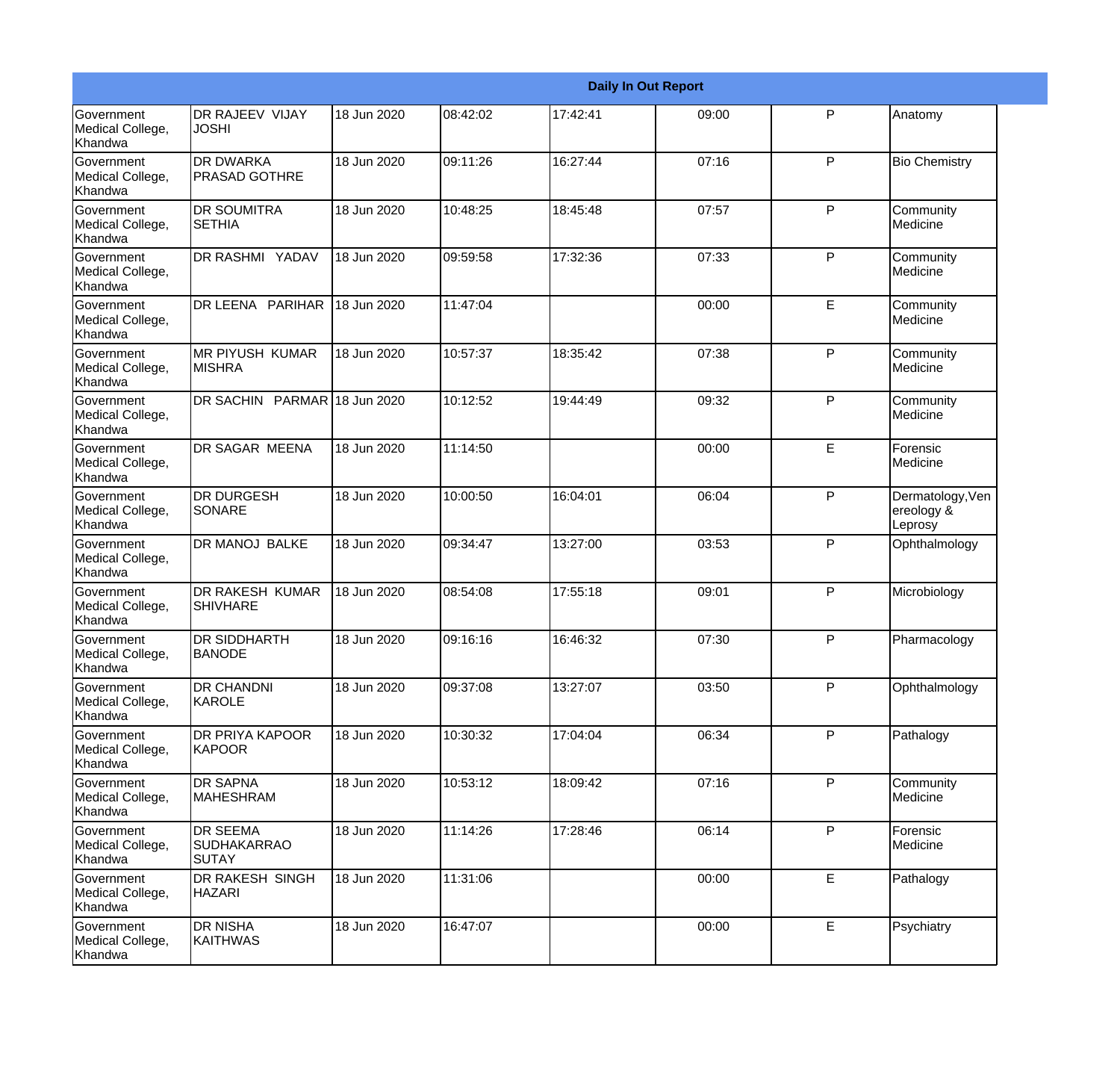| Assistant Professor Non Clinical    |               |
|-------------------------------------|---------------|
|                                     |               |
| Demonstrator/Tutor   Non Clinical   |               |
| Assistant Professor   Para Clinical |               |
| Assistant Professor   Para Clinical |               |
|                                     |               |
| Assistant Professor   Para Clinical |               |
| Statistician                        |               |
|                                     | Para Clinical |
| Assistant Professor   Para Clinical |               |
|                                     |               |
| Demonstrator/Tutor   Para Clinical  |               |
| Assistant Professor Clinical        |               |
|                                     |               |
| Assistant Professor Clinical        |               |
| Demonstrator/Tutor   Para Clinical  |               |
|                                     |               |
| Associate Professor   Para Clinical |               |
| Assistant Professor Clinical        |               |
|                                     |               |
| Demonstrator/Tutor Para Clinical    |               |
| Associate Professor Para Clinical   |               |
|                                     |               |
| Professor                           | Para Clinical |
| Professor                           | Para Clinical |
|                                     |               |
| Assistant Professor Clinical        |               |
|                                     |               |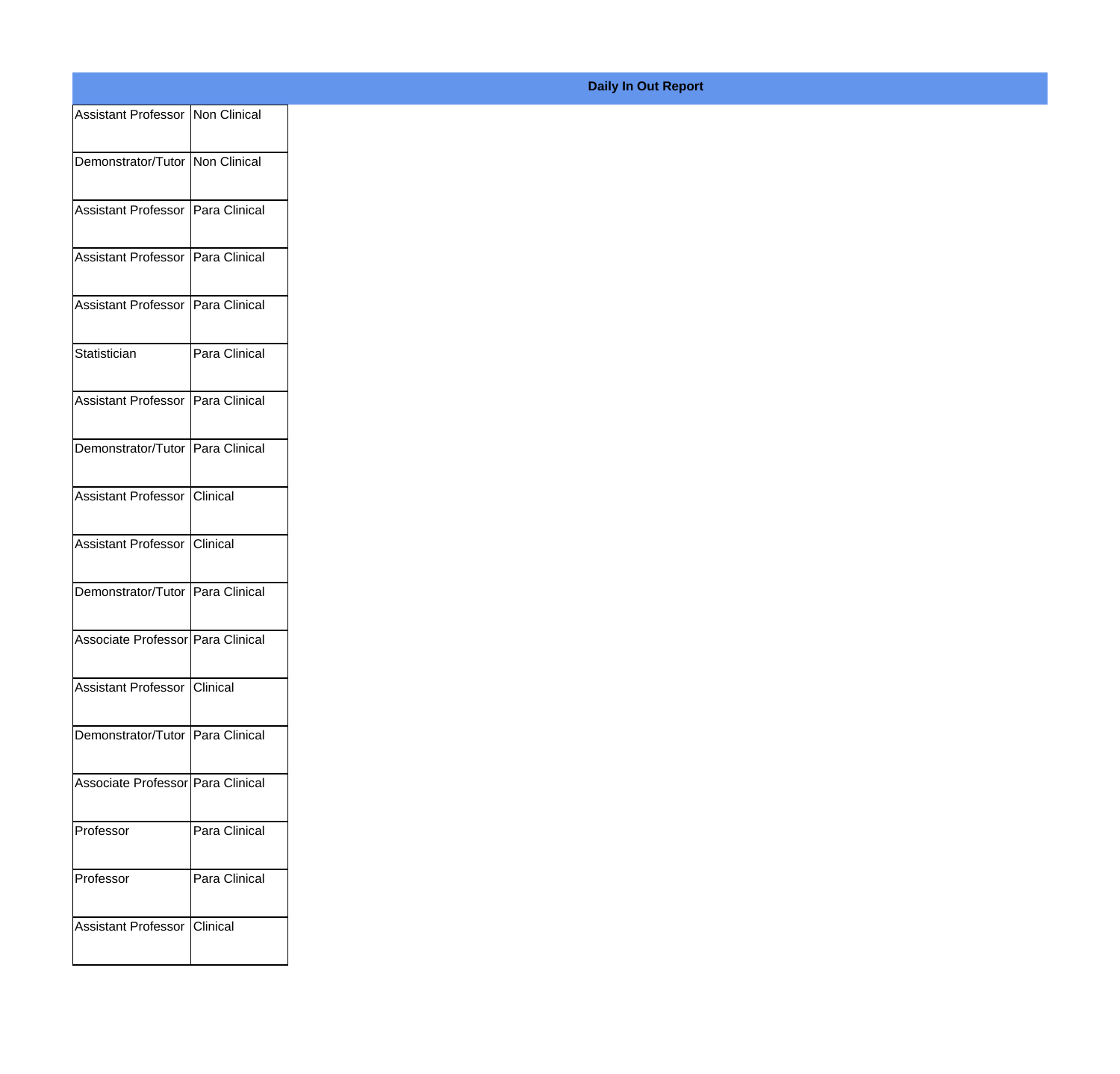|                                                  |                                         |             |          |          | <b>Daily In Out Report</b> |              |                             |
|--------------------------------------------------|-----------------------------------------|-------------|----------|----------|----------------------------|--------------|-----------------------------|
| Government<br>Medical College,<br>Khandwa        | <b>DR ANANT</b><br><b>TUKARAM PAWAR</b> | 18 Jun 2020 | 11:20:42 |          | 00:00                      | E            | Community<br>Medicine       |
| <b>Government</b><br>Medical College,<br>Khandwa | <b>DR SHAIKH M.KHALIQ</b>               | 18 Jun 2020 | 10:27:01 |          | 00:00                      | E            | <b>Bio Chemistry</b>        |
| <b>Government</b><br>Medical College,<br>Khandwa | <b>DR MAHENDRA</b><br><b>PANWAR</b>     | 18 Jun 2020 | 09:40:51 | 16:03:25 | 06:23                      | P            | Orthopaedics                |
| <b>Government</b><br>Medical College,<br>Khandwa | DR AJAY GANGJI                          | 18 Jun 2020 | 11:23:52 |          | 00:00                      | E            | <b>General Surgery</b>      |
| Government<br>Medical College,<br>Khandwa        | <b>DR SITARAM</b><br><b>SOLANKI</b>     | 18 Jun 2020 | 08:59:49 | 19:34:40 | 10:35                      | P            | Forensic<br>Medicine        |
| Government<br>Medical College,<br>Khandwa        | IDR RANJEET<br><b>BADOLE</b>            | 18 Jun 2020 | 12:27:34 | 14:35:23 | 02:08                      | P            | <b>General Medicine</b>     |
| Government<br>Medical College,<br><b>Khandwa</b> | <b>DR SANGEETA</b><br><b>CHINCHOLE</b>  | 18 Jun 2020 | 10:54:22 |          | 00:00                      | $\mathsf E$  | Physiology                  |
| Government<br>Medical College,<br>Khandwa        | DR NEERAJ KUMAR                         | 18 Jun 2020 | 09:09:41 | 19:45:35 | 10:36                      | P            | Dentisry                    |
| Government<br>Medical College,<br>Khandwa        | DR VIJAY NAYAK                          | 18 Jun 2020 | 10:30:30 | 17:43:55 | 07:13                      | P            | Anatomy                     |
| <b>Government</b><br>Medical College,<br>Khandwa | DR NISHA MANDLOI<br><b>PANWAR</b>       | 18 Jun 2020 | 09:41:22 | 16:02:47 | 06:21                      | P            | Obstetrics &<br>Gynaecology |
| <b>Government</b><br>Medical College,<br>Khandwa | <b>DR SATISH</b><br><b>CHANDEL</b>      | 18 Jun 2020 | 10:54:51 |          | 00:00                      | E            | Pharmacology                |
| Government<br>Medical College,<br>Khandwa        | <b>DR MUKTESHWARI</b><br><b>GUPTA</b>   | 18 Jun 2020 | 10:04:10 | 18:11:30 | 08:07                      | P            | Pharmacology                |
| Government<br>Medical College,<br>Khandwa        | DR YASHPAL RAY                          | 18 Jun 2020 | 14:46:35 |          | 00:00                      | E            | Anatomy                     |
| Government<br>Medical College,<br>Khandwa        | MOHIT GARG                              | 18 Jun 2020 | 10:22:21 | 13:07:21 | 02:45                      | $\mathsf{P}$ | <b>General Medicine</b>     |